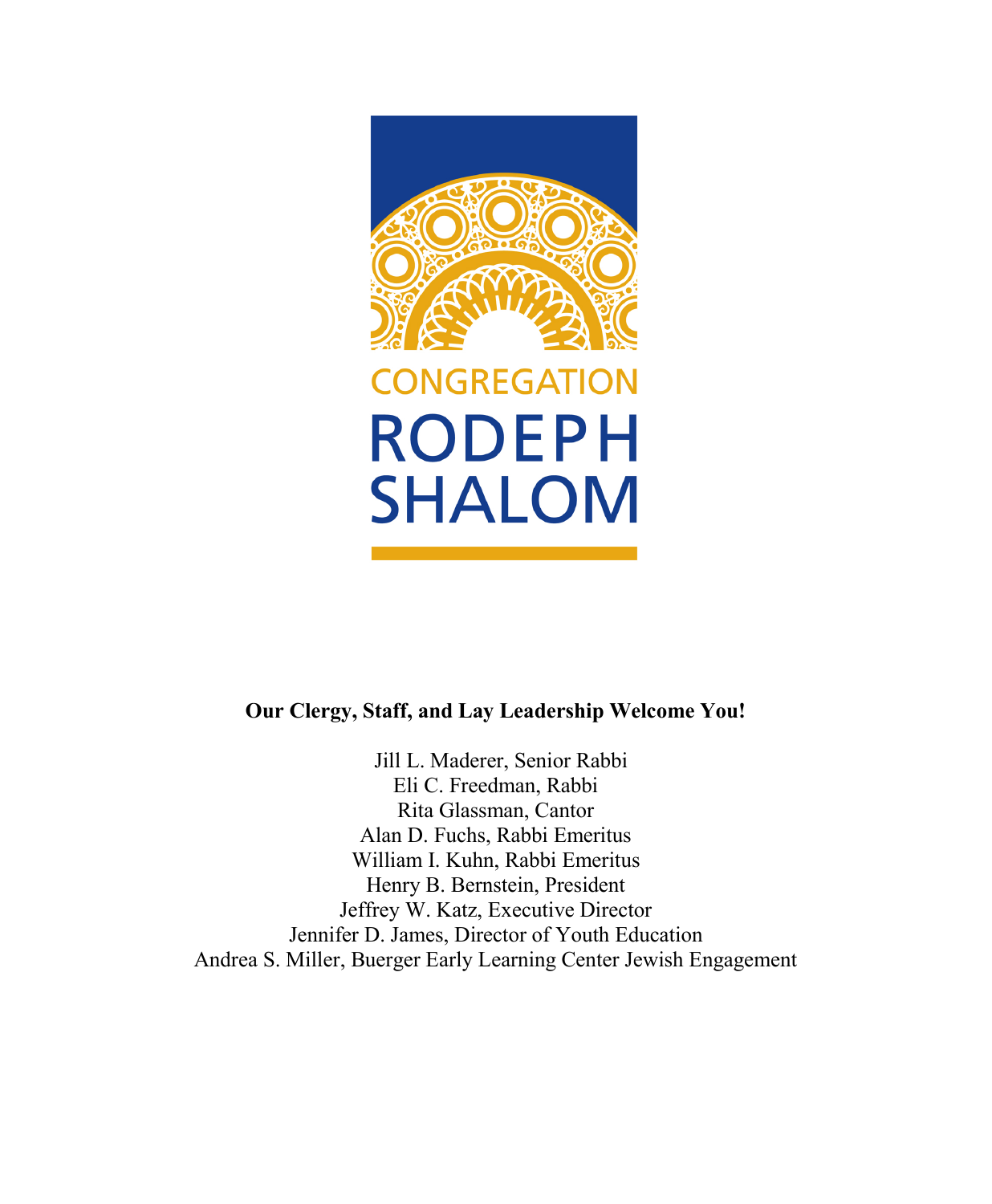## **Discover the [Rodeph Shalom Vision Statement](https://rodephshalom.org/vision/)**

♦ Immersed in Jewish time ♦ Guided by enduring values ♦ Compelled to moral action

#### **We create profound connections**

#### **Immersed in Jewish time**

Sustained by the sacred rhythms of the Jewish year, pivotal moments of the Jewish life cycle, and generations of Jewish history, we are part of something greater than ourselves. Living in Jewish time teaches us how to express meaning in the everyday, to gather as a community, and to walk with each other through the joys and sorrows of our lives.

#### **Guided by enduring values**

The timeless wisdom of our tradition inspires our intentional quest for truth, righteousness, and purpose amid the uncertainties we face in our world. We dedicate ourselves to Judaism's ethical messages to treat each other with loving-kindness. The faithful, the skeptic—and those who perceive God in different ways—wrestle to renew the teachings of Torah for our present and for the future of the Jewish people.

#### **Compelled to moral action**

In a broken world, we commit to be a voice of conscience and to engage in the work of social justice. From our doorstep to our neighborhood and beyond, we welcome the stranger and embrace our responsibility to connect with and learn from others.

#### **We create profound connections**

We seek meaning in shared experiences and cherish our diverse perspectives. We who are new to synagogue life or have extensive Jewish backgrounds; we who are Jewish or who share our lives with Jews; we who live within different family constellations, who are of all abilities, gender identities, sexual orientations, races, and generations: we enter the synagogue to celebrate, to learn, to laugh, to heal, to pray, to challenge ourselves, and to connect with others about the deepest questions of our lives.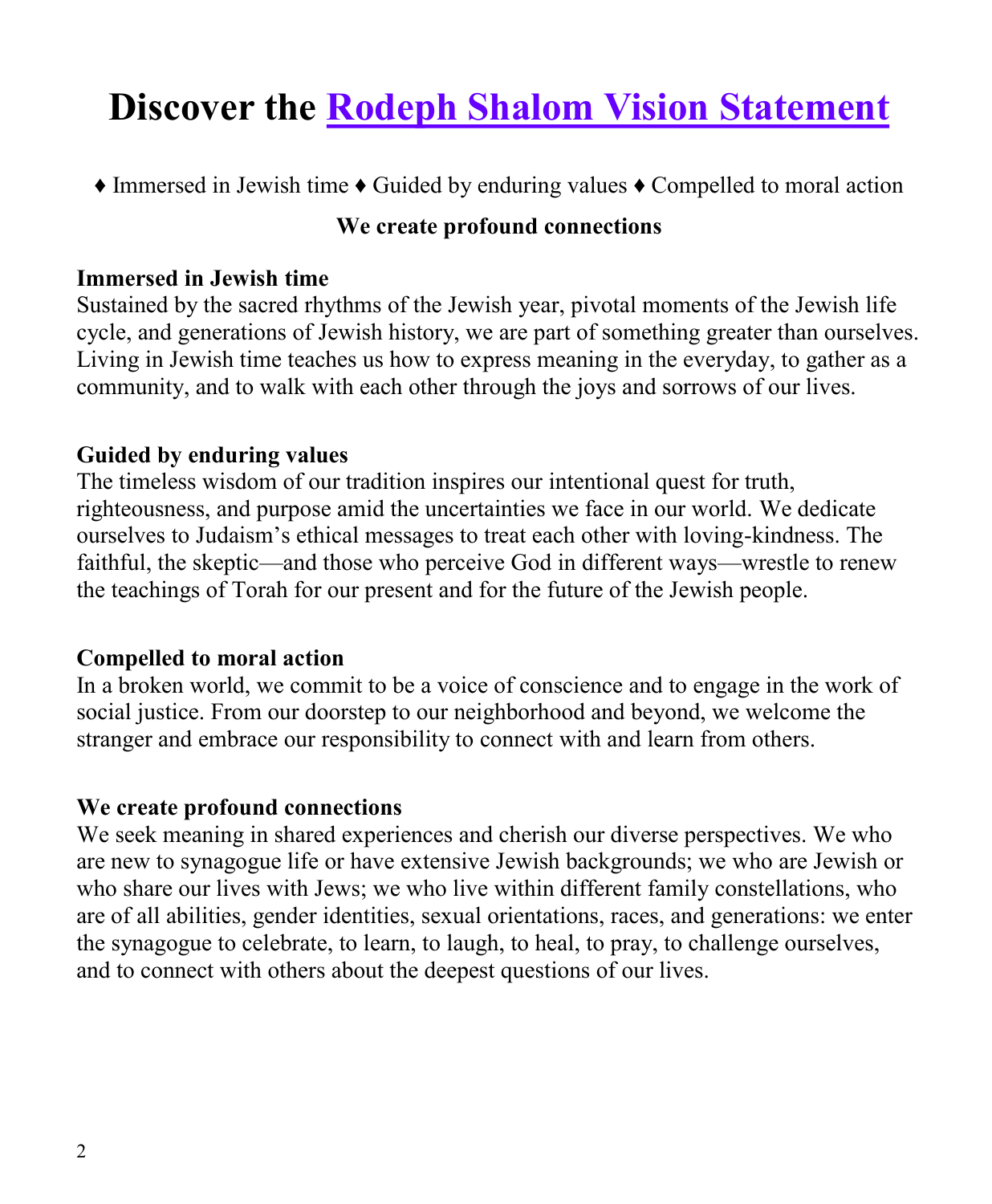# **Friday,** *Shabbat* **[Evening Service](https://www.google.com/url?q=https://us02web.zoom.us/j/465368025?pwd%3DcFdGU1ZwQTVPU2sxdFUvWEF0ZVRIdz09&sa=D&source=calendar&ust=1594564015136000&usg=AOvVaw1RDPJY64yKIVA_J3Y8aFST) December 11, 2020**

| Led by:                   | Rabbi Jill Maderer, Rabbi Eli Freedman,<br>and Cantor Rita Glassman |
|---------------------------|---------------------------------------------------------------------|
| <b>Shabbat Blessings:</b> | David & Dona Behrend, Daniel & Susan Behrend,<br>Catherine Behrend  |

#### **Welcome to our Guest Artist/Educator, Isaac Zones**

#### **Opening Song:** *Light One Candle* (Peter Yarrow)

Light one [candle](https://www.definitions.net/definition/candle) for the [Maccabee](https://www.definitions.net/definition/Maccabee) children With [thanks](https://www.definitions.net/definition/thanks) that [their](https://www.definitions.net/definition/their) light didn't die Light one [candle](https://www.definitions.net/definition/candle) for the pain they endured When [their](https://www.definitions.net/definition/their) right to [exist](https://www.definitions.net/definition/exist) was denied Light one [candle](https://www.definitions.net/definition/candle) for the [terrible](https://www.definitions.net/definition/terrible) sacrifice Justice and [freedom](https://www.definitions.net/definition/freedom) demand But [light](https://www.definitions.net/definition/light) one [candle](https://www.definitions.net/definition/candle) for the [wisdom](https://www.definitions.net/definition/wisdom) to know When the peacemaker's time is at hand

Don't let the [light](https://www.definitions.net/definition/light) go out! It's [lasted](https://www.definitions.net/definition/lasted) for so many years! Don't let the [light](https://www.definitions.net/definition/light) go out! Let it [shine](https://www.definitions.net/definition/shine) through our love and our tears.

Light one [candle](https://www.definitions.net/definition/candle) for the [strength](https://www.definitions.net/definition/strength) that we need To [never](https://www.definitions.net/definition/never) become our own foe And [light](https://www.definitions.net/definition/light) one [candle](https://www.definitions.net/definition/candle) for [those](https://www.definitions.net/definition/those) who are suffering Pain we [learned](https://www.definitions.net/definition/learned) so long ago Light one [candle](https://www.definitions.net/definition/candle) for all we [believe](https://www.definitions.net/definition/believe) in That [anger](https://www.definitions.net/definition/anger) not tear us apart And [light](https://www.definitions.net/definition/light) one [candle](https://www.definitions.net/definition/candle) to find us together With [peace](https://www.definitions.net/definition/peace) as the song in our hearts

Don't let the [light](https://www.definitions.net/definition/light) go out! It's [lasted](https://www.definitions.net/definition/lasted) for so many years! Don't let the [light](https://www.definitions.net/definition/light) go out! Let it [shine](https://www.definitions.net/definition/shine) through our love and our tears.

What is the [memory](https://www.definitions.net/definition/memory) that's [valued](https://www.definitions.net/definition/valued) so highly That we keep it [alive](https://www.definitions.net/definition/alive) in that flame? What's the [commitment](https://www.definitions.net/definition/commitment) to [those](https://www.definitions.net/definition/those) who have died That we cry out they've not died in vain? We have come this far [always](https://www.definitions.net/definition/always) believing That [justice](https://www.definitions.net/definition/justice) would [somehow](https://www.definitions.net/definition/somehow) prevail This is the burden, this is the promise This is why we will not fail!

Don't let the [light](https://www.definitions.net/definition/light) go out! It's [lasted](https://www.definitions.net/definition/lasted) for so many years! Don't let the [light](https://www.definitions.net/definition/light) go out! Let it [shine](https://www.definitions.net/definition/shine) through our love and our tears.

Don't let the [light](https://www.definitions.net/definition/light) go out! Don't let the [light](https://www.definitions.net/definition/light) go out! Don't let the [light](https://www.definitions.net/definition/light) go out!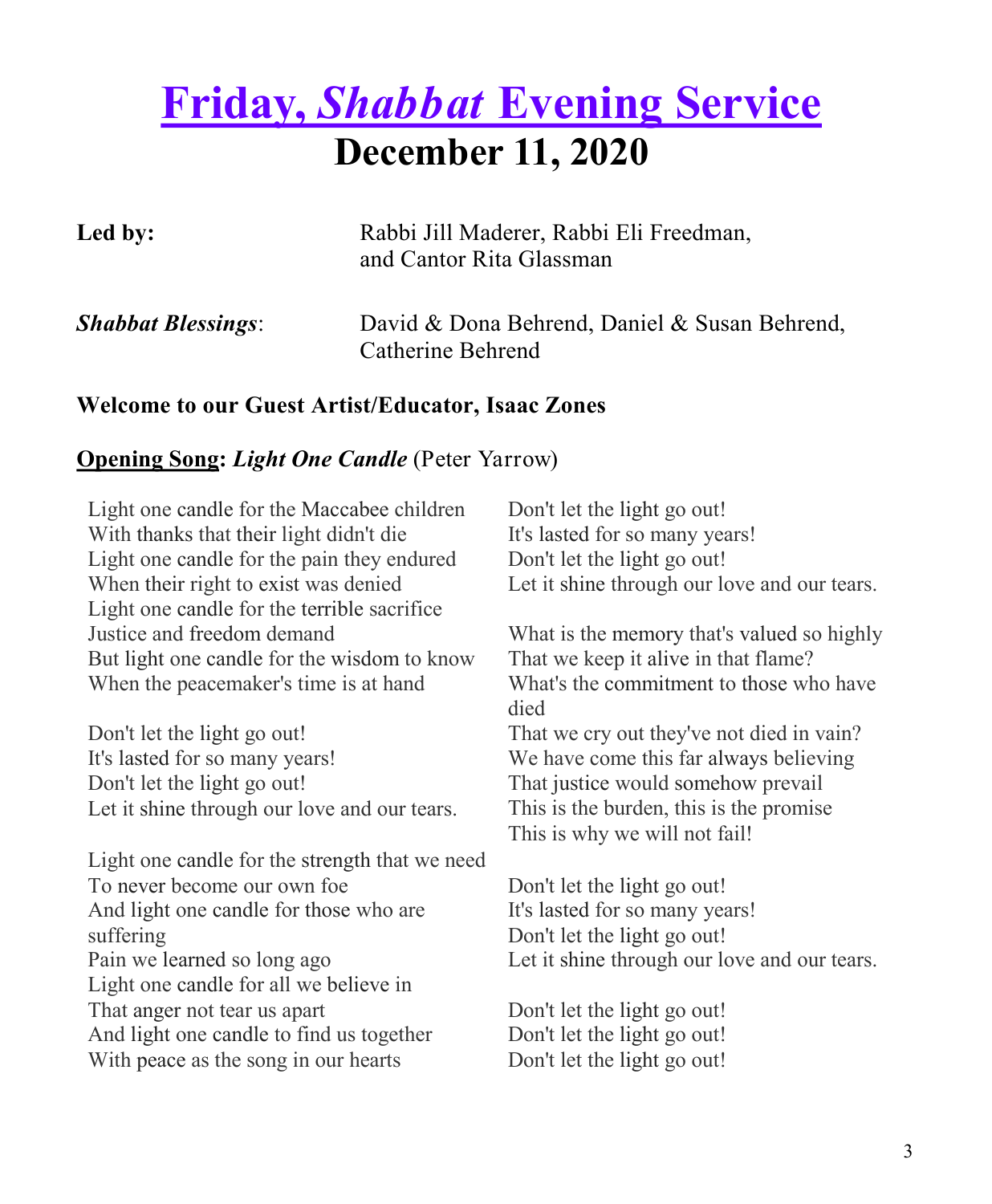### *Hanukkah* **Blessings**

*Baruch atah, Adonai Eloheinu, Melech haolam, asher kid'shanu b'mitzvotav v'tsivanu l'hadlik ner shel Hanukkah.*

בָּרּוְך אַתָּה יי, אֱלֹוהֵינּו מֶלְֶך הָּעֹולָּם, אֲשֶר קִידְּשָּנּו בְּמִצֹותָּיו וְּצִיּוָּנּו לְּהַדְּלִיק נֵר שֶל חַנֻכָּה

Praised are You, Our God, Ruler of the universe, Who made us holy through Your commandments and commanded us to kindle the Hanukkah lights.

*Baruch atah, Adonai Eloheinu, Melech haolam, she-asah nisim la'avoteinu bayamim hahem bazman hazeh.*

בָּרּוְך אַתָּה יי, אֱלֹוהֵינּו מֶלְֶך הָּעֹולָּם שֶעָּשָּה נִסִים לַאֲבֹותֵינּו, בַיָּמִים הָּהֵם בַזְּמַן הַזֶה

Praised are You, Our God, Ruler of the universe, Who performed wondrous deeds for our ancestors in those ancient days at this season

*Maoz Tzur/Rock of Ages Melody:* 15<sup>th</sup> Century German Hymn English Words: \*Rabbi Marcus Jastrow

*Ma-oz tzur y'shu-a-ti l'cha na-eh l'sha-bei-ach Ti-kon beyt t'fi-la-ti v'sham to-dah n'za-bei-ach L'eyt ta-chin mat-bei-ach, mi-tzar ham'na-bei-ach Az eg-mor b'shir miz-mor Chanukat ha-miz-bei-ach (2x)*

Rock of ages let our song praise Your saving power You amidst the raging foes Were our sheltering tower Furious they assailed us But Your arm availed us And Your word broke their sword When our own strength failed us  $(2x)$ 

מָּעֹוז צּור יְּשּועָּתִי לְָּך נָּאֶה לְּשַבֵחַ תִּכֹון בֵית תְּפִלָּתִי וְּשָּם תֹודָּה נְּזַבֵח.ַ לְּעֵת תָּכִין מַטְּבֵחַ מִצָּר הַמְּנַבֵח.ַ ָאז אֶגְּמֹור בְּשִיר מִזְּמֹור חֲנֻּכַת הַמִזְּבֵח.ַ

Children of the Maccabees Whether free or fettered Wake the echoes of our song Where you may be scattered Yours the message cheering That the time is nearing Which will see all set free, Tyrants disappearing (2x)

\*Rabbi Jastrow was the Rabbi of Rodeph Shalom for many years beginning in 1866 when RS was an orthodox congregation. He was a German born Talmudic scholar who is famously known for his authorship of *A Dictionary of the Targumim* and other Talmudic literature. He was among the first progressive, Reform Rabbis in America and while he held onto certain orthodox principles, he allowed an organ to be installed at Rodeph Shalom and was instrumental in the congregation initially joining the Reform Jewish movement in the late 1800's (when it was the Union of American Hebrew Congregations).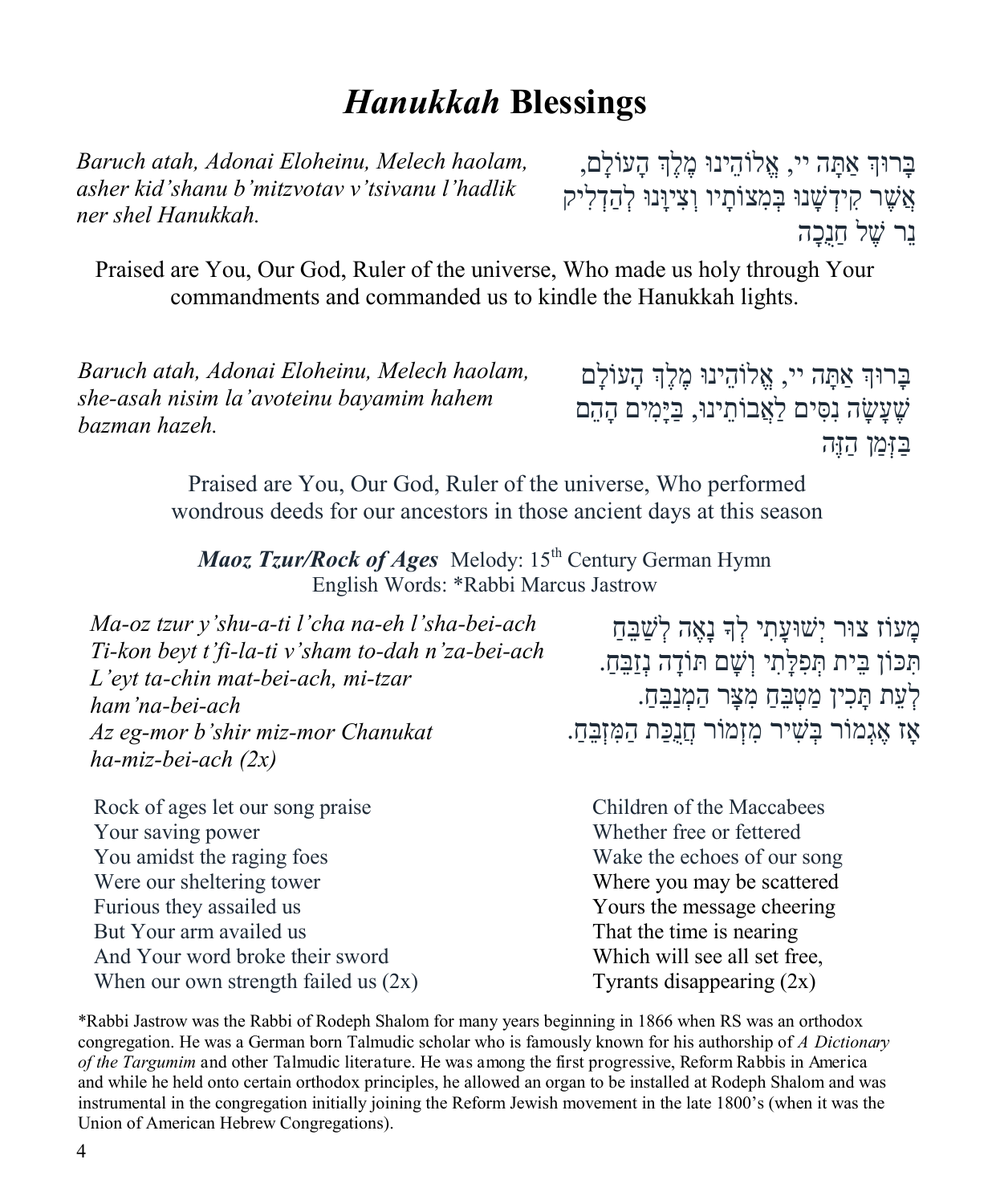### קַבָּלַת פָּּנִים KABBALAT PANIM—WELCOMING

#### **Blessing over the Candles**

*BARUCH atah Adonai, Eloheinu Melech ha-olam, asher kidshanu b'mitzvotav vitzivanu l'hadlik ner shel Shabbat.*

בְּרוּך אִתַּה, ייַ אֱֹלהֵינּו מֶלֶך הָּעֹולָּם, אַשֶר קִדְּשָּנּו בְּמִצְֹּותָּיו, וְּצִוָּנּו לְּהַדְּלִיק נֵר שֶל שַבָּת.

BLESSED ARE YOU, Adonai our God, Sovereign of the universe, who hallows us with *mitzvot*, commanding us to kindle the light of *Shabbat*.

#### **Blessing for the Children**

יְּשִימְָּך אֱֹלהיִם ּכְּאֶפְּרַ יְּם וְּכִמְּנַשֶה *.Menashe-chi'v Ephraim'k Elohim Yesimcha* May God make you like Sarah, Rebecca, Rachel, Leah, Ephraim and Menashe. May the Holy One bless you and keep you. May the Holy One shine light upon you and be gracious to you. May the Holy One turn towards you and give you peace. יְשִׂימַהְ אֲלֹהִים כַּשִׂרְה רִבְקָה רִחְלְ וְלָאֶה *Yesimech Elohim k'Sarah Rivka Rachel v'Leah Yivarechecha Adonai v'yishmerecha Ya'er Adonai panav eilecha vichuneka Yisa Adonai panav eilecha v'yasem lecha shalom* יְבָרֶכְךָ יִיַ וְיִשְׁמְרֶךָ יָּאֵר ייָּ פָּּנָּיו אֵלֶיָך וִיחֻנֶךָּ יִשָּא ייָּ פָּּנָּיו אֵלֶיָך וְּיָּשֵם לְָּך שָּלֹום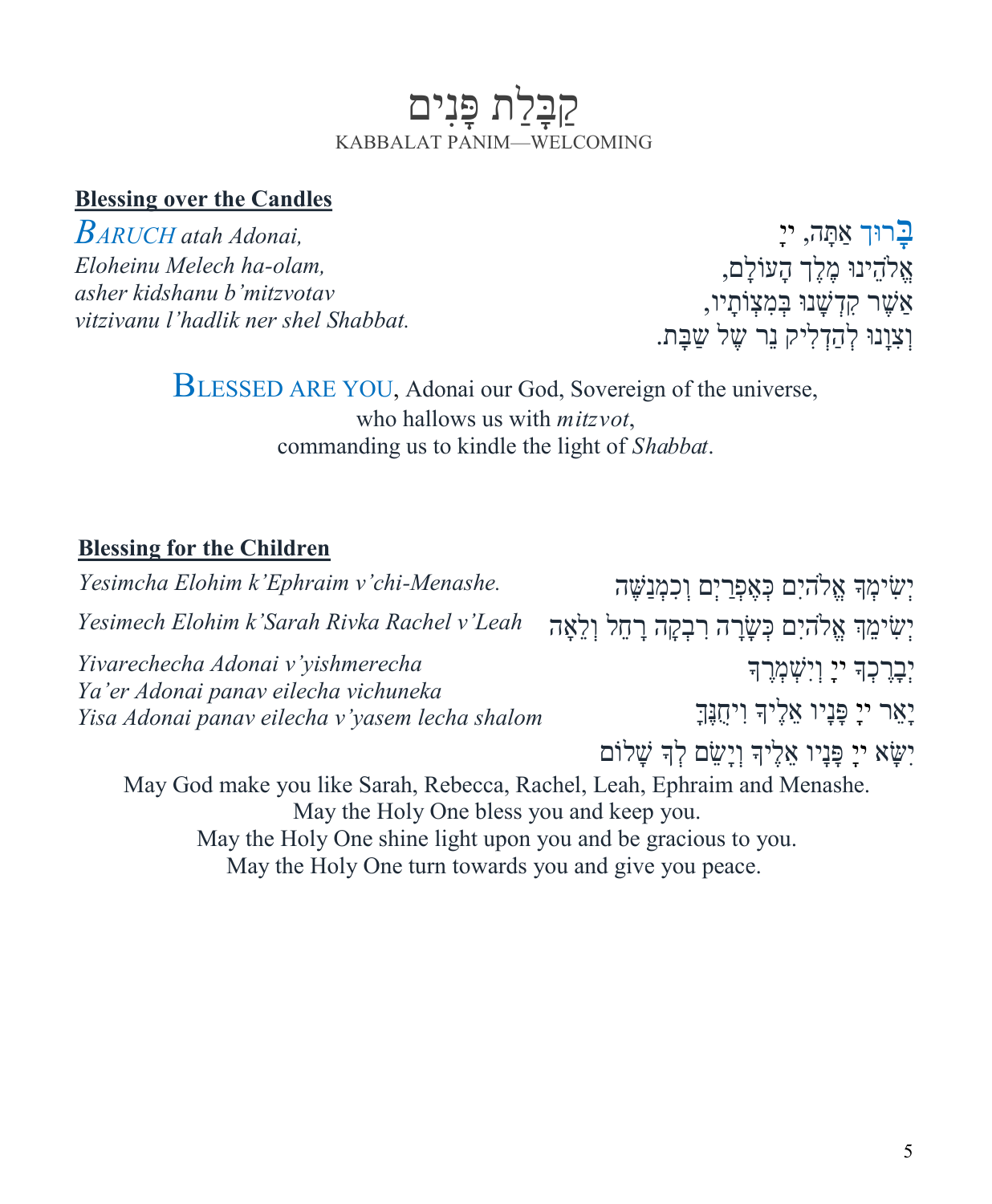#### **Blessing over the Wine or Grape Juice (***Kiddush***)**

*BARUCH atah Adonai, Eloheinu melech ha-olam, borei p'ri hagafen.*

בָּ רּוְך אַתָּה, ייָּ אֱֹלהֵינּו מֶלְֶך הָּעֹולָּם, בֹורֵ א פְּּרִ י הַגָּפֶן.

BLESSED ARE YOU, *Adonai* our God, Sovereign of the universe, creator of the fruit of the vine.

*Baruch atah Adonai, Eloheinu melech ha-olam, asher kid'shanu b'mitzvotav v'ratza vanu, v'shabbat kod'sho b'ahava uv'ratzon hinchilanu, zikaron l'ma'aseh b'reishit. Ki hu yom t'chila l'mikra-ay kodesh, zaycher l'tziat mitzrayim. Ki vanu vacharta v'otanu kidashta mikol ha'amim. V'shabbat kod-shi-cha b'ahava uv'ratzon hinchal tanu. Baruch ata Adonai, mi'kadesh ha Shabbat.*

בָּרּוְך אַתָּה ייָּ אֱֹלהֵינּו מֶלְֶך הָּעולָּם, אֲשֶר קִדְּשָּנּו בְּמִצְֹּותָּיו וְּרָּ צָּה בָּנּו. וְּשַבַת קָּדְּשֹו בְַּאהֲבָּה ּובְּרָּ צֹון הִנְּחִילָּנּו זִּכָּרֹון לְּמַעֲשֵה בְּרֵ אשִית. ּכִי הּוא יֹום תְּחִלָּה לְּמִקְּרָּ אֵי קדֶש זֵכֶר לִיצִיַאת מִצְּרָּ יִם. ּכִי בָּנּו בָּחַרְּ תָּ וְּאֹותָּנּו קִדַשְּתָּ מִּכָּל הָּעַמִים. וְּשַבַת קָּדְּשְָּך בְַּאהֲבָּה ּובְּרָּ צֹון הִנְּחַלְּתָּנּו. בָּרּוְך אַתָּה ייָּ מְּקַדֵש הַשַבָּת.

Blessed are you, *Adonai* our God, Sovereign of the universe, who finding favor with us, sanctified us with *mitzvot*. In love and favor, You made the holy *Shabbat* our heritage as a reminder of the work of Creation. As first among our sacred days, it recalls the Exodus from Egypt. You chose us and set us apart from the peoples. In love and favor You have given us Your holy *Shabbat* as an inheritance. Blessed are you, *Adonai*, who sanctifies *Shabbat*.

#### **Blessing over the** *Challah* **(***HaMotzi***)**

*BARUCH atah Adonai, Eloheinu melech ha-olam, haMotzi lechem min haaretz.*

בָּ רּוְך אַתָּה, ייָּ אֱֹלהֵינּו מֶלְֶך הָּעֹולָּם, הַמֹוצִיא לֶחֶם מִן הָָּארֶ ץ.

BLESSED ARE YOU, *Adonai* our God, Sovereign of the universe, who brings forth bread from the earth.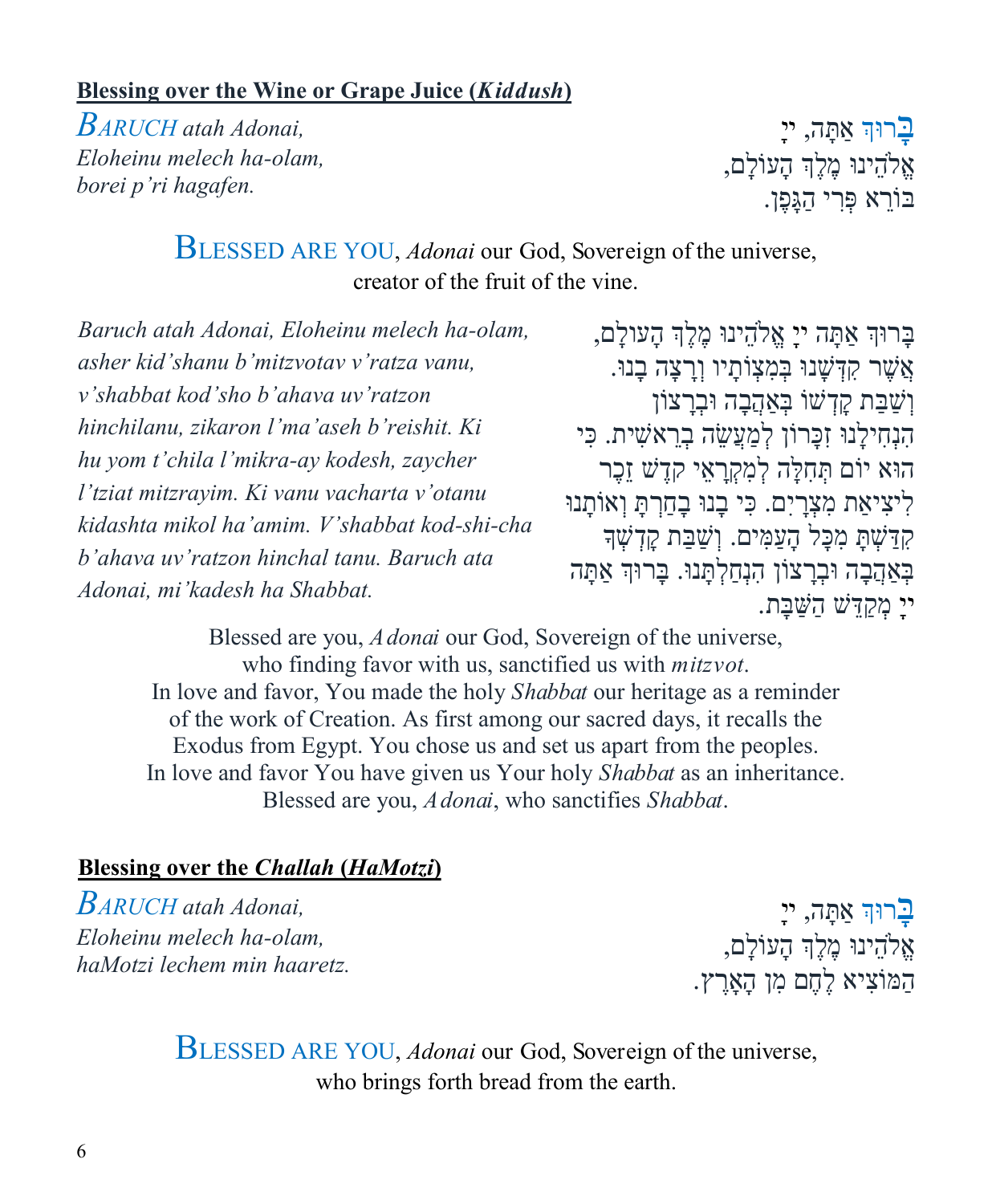### עַרְּ בִית ֹלְּשַבָּת ARVIT L'SHABBAT

*Barchu* (Nusach)

*BAR'CHU et Adonai ham'vorach! Baruch Adonai ham'vorach l'olam va-ed!*

בָּרְכוּ אֶת יְיָ הַמְּבֹרַךָ. ּבְּרוּךְ יְיָ הַמְּבֹרָךְ לְעוֹלַם וַעֵּד.

PRAISE *ADONAI* to whom praise is due forever! Praised be *Adonai* to whom praise is due, now and forever!

*BAR'CHU atah, Adonai Eloheinu, Melech haolam, asher bidvaro maariv aravim, b'chochmah potei-ach sh'arim, uvitvunah m'shanch itim umachalif et haz'manim, um'sadeir et hakochavim b'mishm'roteihem barakia kirtzono. Borei yom valailah, goleil or mipnei choshech, v'choshech mipnei or. Umaavir yom umeivi lailah, umavdil bein yom uvein lailah, Adoani Tz'vaot sh'mo. El chai v'kayam, tamid yimloch aleinu l'olam va-ed.* 

בָּרּוְך אַתָּה יְּי,ָּ אֶֹלהֵ ֵֽינּו מֶ ֵֽלְֶך הָּעֹולָּם, אֲשֶר בִדְּבָּרֹו מַעֲרִ יב עֲרָּ בִים, בְּחָּכְּמָּה ַּפּוֹתָה שָׁעֲרִים, וּבִתְבוּנַה מְשִׁנֵּה עִתִּים, ּומַחֲלִיף אֶת הַזְּמַנִים, ּומְּסַדֵר אֶת הַּכֹוכָּבִים בְּמִשְּמְּרֹותֵיהֶם בָּרָּ קִ ֵֽיעַ ּכִרְּ צֹונֹו. בֹורֵ א יֹום וָּלָּ ֵֽיְּלָּה, גֹולֵל אֹור מִפְּּנֵי ח ֵֹֽשְֶך, וְּח ֵֹֽשְֶך מִפְּּנֵי אֹור. ּומַעֲבִיר יֹום ּומֵ ֵֽבִיא לָּ ֵֽיְּלָּה, ּומַבְּדִיל בֵין יֹום ּובֵין לָּ ֵֽיְּלָּה, יְּיָּ צְּבָּאֹות שְּמֹו. אֵל חַי וְּקַיָּם, תָּמִיד יִמְּלֹוְך עָּלֵ ֵֽינּו לְּעֹולָּם וָּעֶד.

BLESSED are You, *Adonai*, our God, Ruler of the universe, who speaks the evening into being, skillfully opens the gates, thoughtfully alters the time and changes the season, and arranges the stars in their heavenly courses according to plan. You are Creator of day and night, rolling light away from darkness and darkness from light, transforming day into night and distinguishing one from the other. *Adonai Tz'vaot* is Your Name. Ever-living God, may You reign continually over us into eternity.

בָּרּוְך אַתָּה יְּי,ָּ הַמַעֲרִ יב עֲרָּ בִים. *.aravim hamaariv ,Adonai ,atah Baruch*

Blessed are You, *Adonai*, who brings on the evening.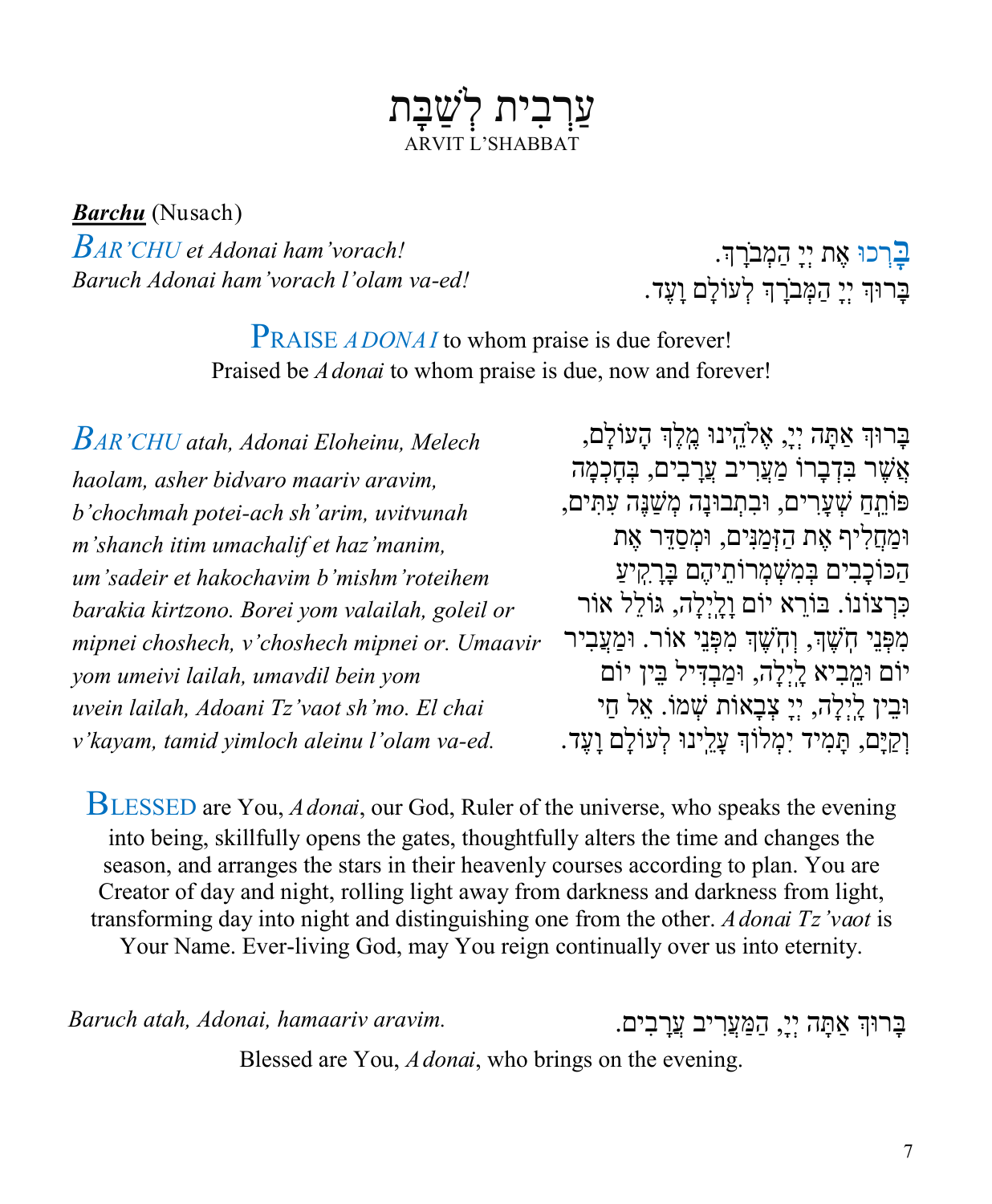*Sh'ma/You Shall Love* (Powers/Rudy/Shir Chadash)

שְּמַע יִשְּרָּ אֵל יְּהוָּה אֱֹלהֵינּו יְּהוָּה אֶחָּ ֵֽד

*Sh'ma yisrael, adonai eloheinu, adonai echad!* Hear O Israel, the Eternal is our God, the Eternal is One!

Yai la lai…

You shall love, love with all of your heart, your soul and with all of your might You shall teach, teach your children to hope-To love and to know what is right Yai la lai…

#### *Mi Chamocha* (to the tune of *Maoz Tzur*)

*MI CHAMOCHA baeilim, Adonai! Mi chamocha nedar bakodesh, nora t'hilot, oseih fele!* 

*Malchut'cha ra-u vanecha, bokei-a yam lifnei Moshe uMiriam Zeh Eli, anu v'amuru Adonai yimloch l'olam va-ed!*

*V'ne-emar: ki fadah Adonai et Yaakov ug'alo miyad chazak mimenu Baruch atah, Adonai, gaal Israel* 

מִי-כָּמ ֵֹֽכָּה בָּאֵלִם יְּי,ָּ מִי כּמֹכָה נאִדְר בַּקְדָשׁ, נוֹרָא תְּהָלֹת, עִ<sup>ֹּ</sup>שֶׂה פֵלֵא.

מַלְּכּותְָּך רָּ אּו בָּנֶ ֵֽיָך, בֹוקֵ ֵֽעַ יָּם לִפְּנֵי מ ֹשֶה ּומִרְּ יָּם זֶה אֵלִי עָּנּו וְָּאמְּרּו: יְּיָּ יִמְּלֹוְך לְּעֹולָּם וָּעֶד. וְּנֶאֱמַר: ּכִי פָּדָּה יְיָ אֶת יִעֲקֹב, וּגְאלוֹ מִיּד חָזָק מִמֶ ֵֽנּו. בָּרּוְך אַתָּה יְּי,ָּ גַָּאל יִשׂראָל

WHO IS LIKE YOU, o God, among the Gods that are worshipped? Who is like You, majestic in holiness, awesome in splendor, working wonders? Your children witnessed Your sovereignty, the sea splitting before Moses and Miriam. "This is our God!" they cried. "Adonai will reign forever and ever!"

*Mi Shebeirach* (D.Friedman) *Mi shebeirach avoteinu M'kor hab'racha l'imoteinu* May the source of strength, Who blessed the ones before us, Help us find the courage to make our lives a blessing, and let us say, *Amen.*

*Mi shebeirach imoteinu M'kor habrachah l'avoteinu* Bless those in need of healing with *r'fuah sh'leimah,* The renewal of body, the renewal of spirit, and let us say, *Amen.*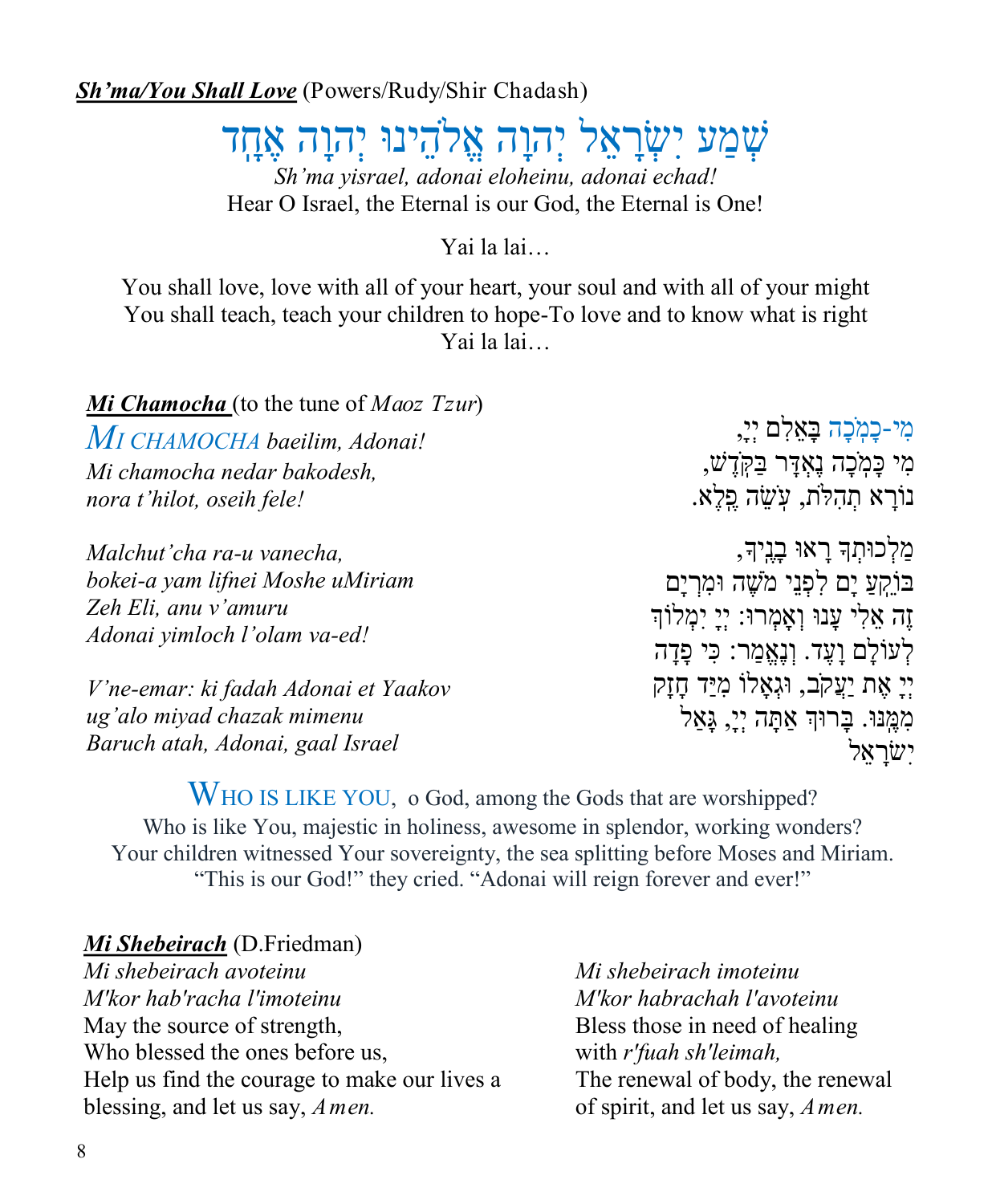### תְּפִלָּה T'FILAH

*Adonai S'fatai Tiftach* (N. Aronson)

*ADONAI, s'fatai tiftach, ufi yagid t'hilecha.*

אֲדֹנַי שָׂפַּתַי תִּפְתַּח, ּופִי יַגִיד תְּהִלָּתֶ ֵָֽך.

*ADONAI*, open up my lips, that my mouth may declare Your praise.

For silent *Amidah,* we turn to the following blessings or to the prayers of our own heart.

#### *Avot V'imahot*

*BARUCH ATAH, Adonai Eloheinu v'Elohei avoteinu v'imoteinu, Elohei Avraham, Elohei Yitzchak v'Elohei Yaakov, Elohei Sarah, Elohei Rivkah, Elohi Rachel v'Elohei Leah. Ha-El hagadol hagibor v'hanora, El elyon, gomeil chasadim tovim, v'koneih hakol, v'zocheir chasdei avot v'imahot, umeivi g'ulah livnei v'neihem l'maan sh'mo b'ahavah.*

*Melech ozeir umoshia umagen. Baruch atah, Adonai, magein Avraham v'ezrat Sarah.*

בָּ רּוְך אַתָּה יְּיָּ אֱֹלהֵ ֵֽינּו וֵאֹלהֵי אֲבֹותֵ ֵֽינּו וְּאִמֹותֵינּו, אֱֹלהֵי ַאבְּרָּ הָּם, אֱֹלהֵי יִצְּחָּק, וֵאֹלהֵי יַעֲק ֹב, אֱֹלהֵי ש ָֹּרָּ ה, אֱֹלהֵי רִ בְּקָּה, אֱֹלהֵי רָּ חֵל וְּאֱֹלהֵי לֵָאה. הָּאֵל הַגָּדֹול הַגִבֹור וְּהַנֹורָּ א, אֵל עֶלְּיֹון, גֹומֵל חֲסָדִים טוֹבִים, וְקֹנֵה הַכֹּל, וְזוֹכֵר חַסְּדֵי ָאבֹות וְּאִמָּהֹות, ּומֵבִיא גְּאֻלָּה לִבְּנֵי בְּנֵיהֶם לְּמַ ֵֽעַן שְּמֹו בְַּאהֲבָּה.

> מֶ ֵֽלְֶך עֹוזֵר ּומֹושִ ֵֽיעַ ּומָּגֵן. בָּרּוְך אַתָּה יְּי,ָּ מְּגֵן אַבְרָהָם וְעֶזְרַת שֲׂרַה.

BLESSED ARE YOU, *Adonai* our God, God of our fathers and mothers, God of Abraham, God of Isaac, and God of Jacob, God of Sarah, God of Rebecca, God of Rachel, and God of Leah, the great, mighty and awesome God, transcendent God who bestows loving kindness, creates everything out of love, remembers the love of our fathers and mothers, and brings redemption to their children's children for the sake of the Divine Name.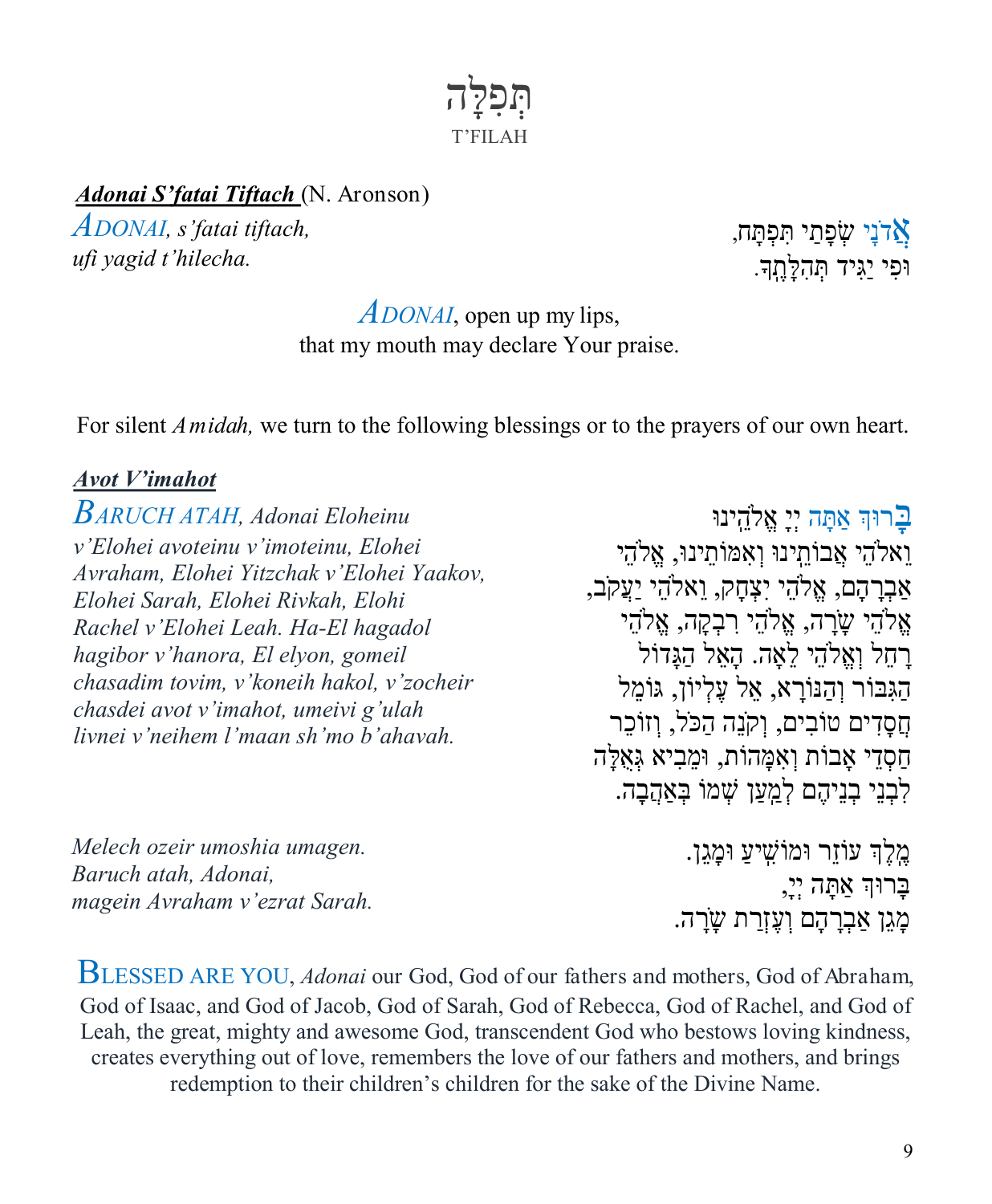#### *G'vurot*

*ATAH GIBOR l'olam, Adonai, m'chayeih hakol atah, rav l'hoshia.*  WINTER — *Mashiv HaRuach U'Morid HaGeshem M'chalkeil chayim b'chesed, m'chayeih hakol b'rachamim rabim, someich noflim, v'rofei cholim, umatir asurim, um'kayeim emunato lisheinei afar. Mi chamocha baal g'vurot umi domeh lach, melech meimit um'chayeh umatzmiach y'shuah. V'ne-eman atah l'hachayot hakol, Baruch atah, Adonai, m'chayeih hakol.*

אַתַּה גִּבּוֹר לְעוֹלַם אֲדֹנַי, מְחִיּה הכֹּל אָתַּה, רַ ב לְּהֹושִ ֵֽיע.ַ מַשִּׁיב הָרוּחַ וּמורִיד הַגָּשֶׁם  $^{\rm WINTER}$ מְכַלְּכֵּל חַיִּים בְּחֶסֶד, מְחִיּה הכּל בְּרַ חֲמִים רַ בִים, סֹומְֵך נֹופְּלִים, וְּרֹופֵא חֹולִים, ּומִי דֵֹֽומֶה ּומַתִיר אֲסּורִ ים, ּומְּקַיֵם אֱמּונָּתֹו לִישֵנֵי עָּפָּר. מִי כָּמֵֹֽוָך בַ ֵֽעַל גְּבּורֹות לְָּך, מֶ ֵֽלְֶך מֵמִית ּומְּחַיֶה ּומַצְּמִ ֵֽיחַ יְּשּועָּה. וְּנֶאֱמָּן אַתָּה לְּהַחֲיֹות הַּכ ֹל. ַּבְּרוּךְ אַתַּה יְיָ, מְחַיֶּה הַכֹּל.

YOU ARE FOREVER MIGHTY, *Adonai*; You give life to all.

You sustain life through love, giving life to all through great compassion, supporting the fallen, healing the sick, freeing the captive, keeping faith with those who sleep in the dust. Who is like You, Source of mighty acts?

#### *Atah Kadosh*

*ATAH KADOSH v'shimcha kadosh uk'doshim b'chol yom y'hal'lucha, selah. Baruch atah Adonai, Ha-El hakadosh.* אַתַּה קַדוֹשׁ וְשָׁמְךָ קַדוֹשׁ ּוקְּדֹושִים בְּכָּל יֹום יְּהַלְּלֵּֽוָך סֶ ֵֽלָּה. בָּרּוְך אַתָּה יְּי,ָּ הָּאֵל הַקָּּדֹוש.

> YOU ARE HOLY, Your Name is holy, and those who are holy praise You every day. Blessed are You, *Adonai*, the Holy God.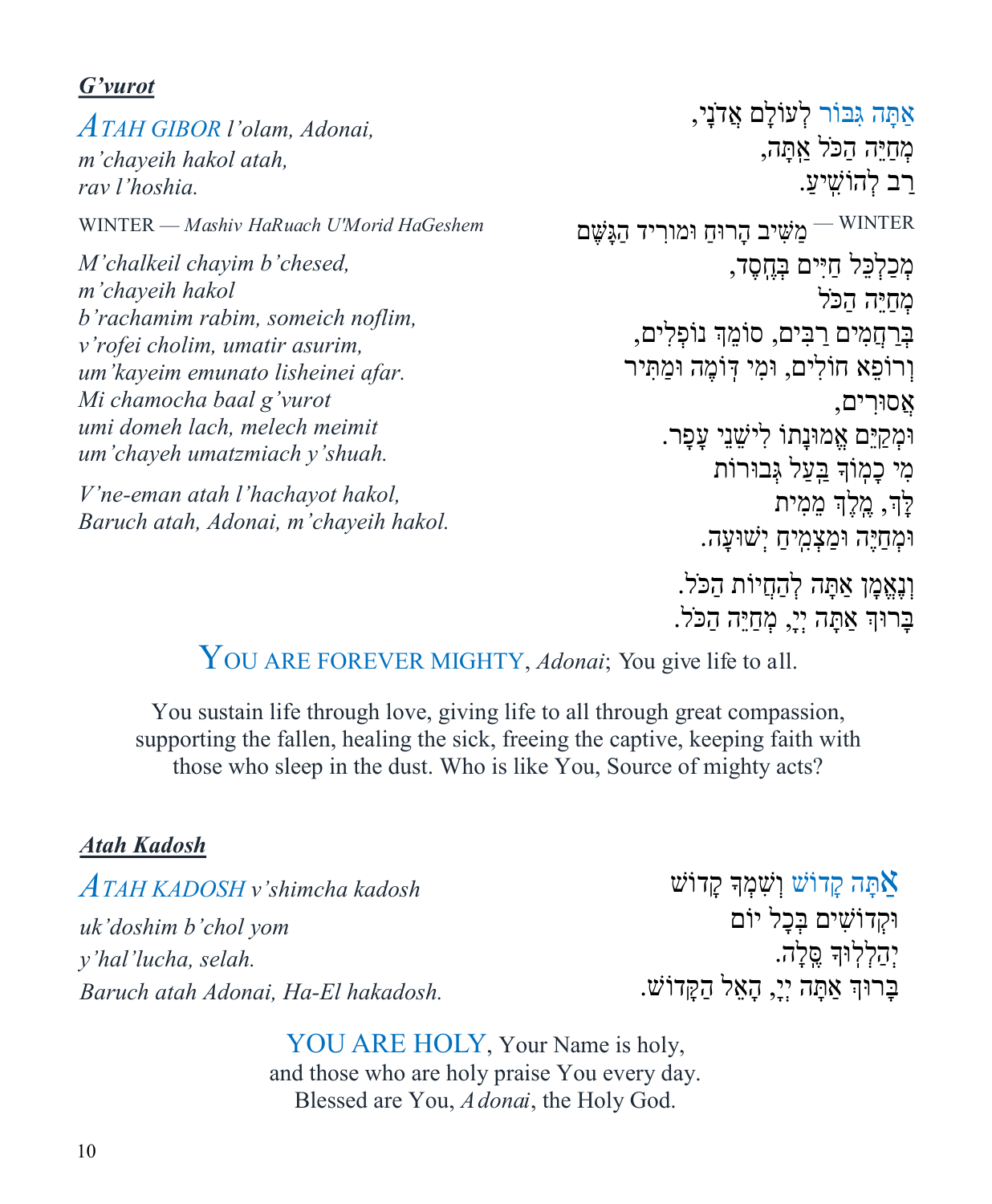#### **Grant Us Peace**

GRANT US PEACE, Your most precious gift, O Eternal Source of peace. And give us the will to proclaim its message to all the peoples of the earth. Bless our country as a safeguard of peace, its advocate among the nations. May contentment reign within our homes, health and happiness without our homes. strengthen the bonds of friendship and fellowship among all the inhabitants of every land. Plant virtue in every soul, & may the love of Your Name hallow every home & every heart.

Praised are You, Eternal One, who blesses our people with peace.

#### *Oseh Shalom* (M. Ochs)

*OSEH SHALOM bimromav, hu ya'aseh shalom aleinu, v'al kol-yisrael, v'imru: Amen.*

עֹושֶה שָּלֹום בִמְּרֹומָּיו, הּוא יַעֲשֶה שָּלֹום עָּלֵינּו, וְּעַל ּכָּל יִשְּרָּ אֵל, וְּאִמְּרּו: ָאמֵן.

MAY THE ONE WHO CREATES PEACE on high, bring peace to us and to all Israel. And we say: Amen.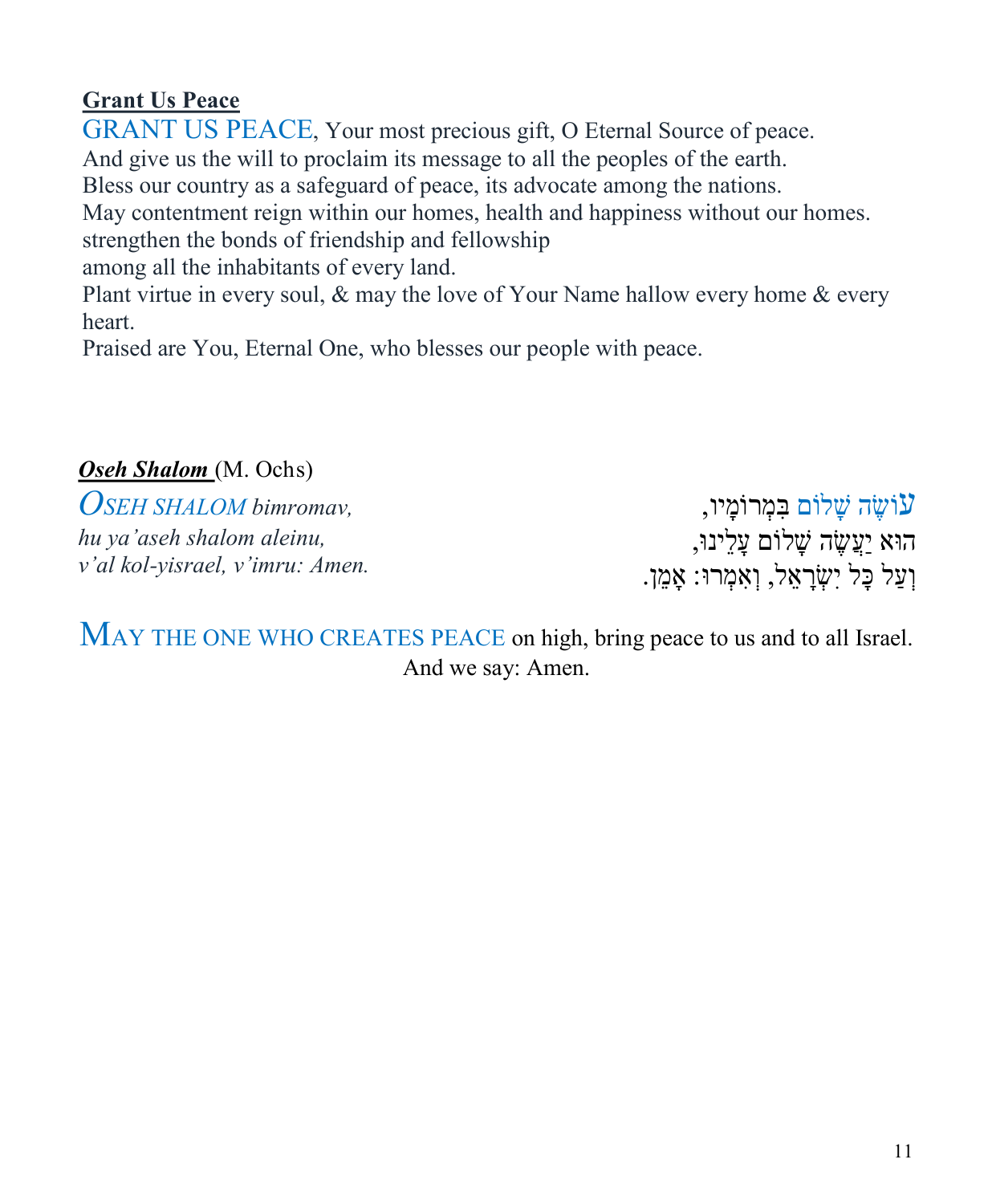### **In Memoriam: December 6 to December 12, 2020** *Yahrzeit* **(anniversary of death)**

Paddie Anderson Harold Barkan Josephine Bauer Glenn Becker Rose Susan Hirschhorn Behrend Ethel Mae Bell Albert Berkowitz Raymond Berland Reuben Borenstein Benjamin Butler Alvin Carp Herman Coane Etta Davidow Roslyn Ehrlich Ethel Odess Epstein Simon Epstein Jack Feldman Molly Frankel Paula Cohen Franks Samuel "Sonny" Garfield Edith J. Garfield Ethel D. Gattman Theodore Goldblum Benjamin Greenfield Doris L. Hershman

Leon Hoffman Hyman Jacoby Mary Segal Joslow Edith Jaffy Kaplan Elizabeth Kates Kalman Kessler Philly Krieks Fannie Manko Kuhn Beatrice Lazarus Sickles Lam Sydney Levine Elizabeth L. Lieberman Millie Fletcher Lyons Roberta Lee Magaziner Mae Dein Magen Florence Deitch Marder Shirley Newman Margolin Clarence L. Marks, Jr. Rebecca Teller Mayer Morris J. Nelson Edward J. Owsiany Adelaide R. Perloff Lena Magaziner Pincus Irwin Nat Pincus Yetta Richman Evelyn A. Ries

Benjamin Ringel Milton Teller Rosenheim Sid Rosenthal Susan Lee Salkowitz Harriet Scherlis Henry Schlenger Nathan Schwab Fred Schwarz Paula Selbert Abraham Selig Isaac Shamansky Rose Anne Shamansky Katie D. Silk Martin I. Simon Mahlon B. Simon, Sr. Svetlana Stepanova Barbara Storms Esther Weiss Stratt Harry Teplick David Troutman Mayer Troutman Beryl Willis Matilda Weber Portner Wollman Mildred M. Wotiz Lester Herbert Wurtele, Sr.

#### *Shloshim* **(30 days of mourning)**

*May the source of peace send peace to all who mourn and comfort to all who are bereaved.*

Cecelia Banks Alan S. Berg Hilda Gross

Aaron Pardys Herb Stein Anne Stedman

John Stamm Naomi Waxman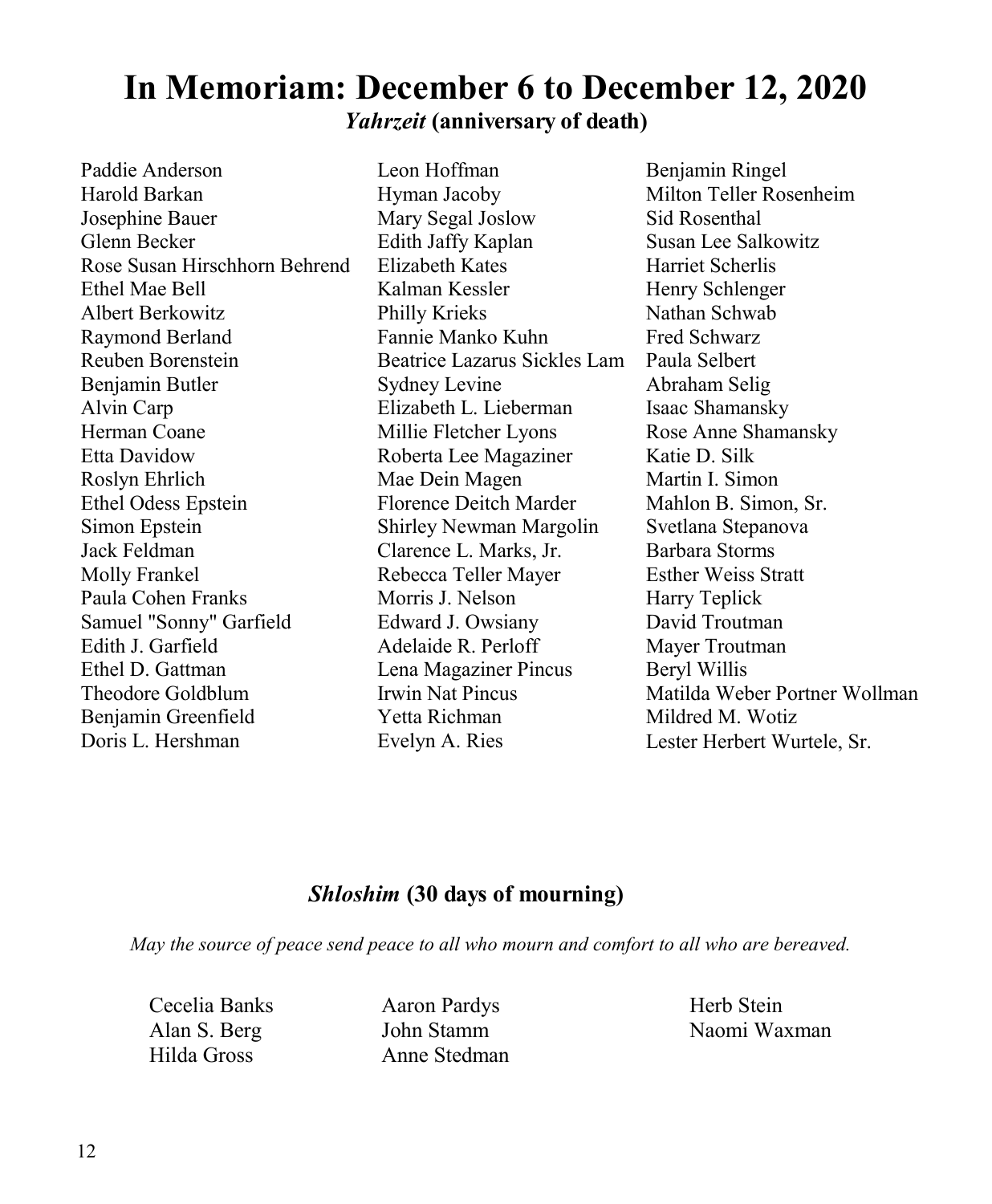#### **Mourner's** *Kaddish*

*YITGADAL v'yitkadash sh'mei raba. B'alma di-v'ra chirutei, v'yamlich malchutei, b'chayeichon uvyomeichon uvchayei d'chol beit yisrael, ba'agala uvizman kariv, v'im'ru: Amen. Y'hei sh'mei raba m'varach l'alam ul'almei almaya: Yitbarach v'yishtabach, v'yitpa'ar v'yitromam v'yitnaseh, v'yithadar v'yit'aleh v'yit'halal sh'mei d'kud'sha, b'rich hu, l'eila min-kol-birchata v'shirata, tushb'chata v'nechemata da'amiran b'alma, v'im'ru: Amen. Y'hei shlama raba min-sh'maya v'chayim aleinu v'al-kol-yisrael, v'im'ru: Amen.*

*Oseh shalom bimromav, hu ya'aseh shalom aleinu, v'al kol-yisrael, v'imru: Amen.*

יִ תְּגַדַל וְּיִתְּקַדַש שְּמֵּה רַ בָּא. בְּעָּלְּמָּא דִי בְּרָּ א כִרְּ עּותֵּה וְּיַמְּלִיְך מַלְּכּותֵּה בְּחַיֵיכון ּובְּיומֵיכון ּובְּחַיֵי דְּכָּל בֵית יִשרָּ אֵל, בַעֲגָּלָּא ּובִזְּמַן קָּרִ יב, וְּאִמְּרּו ָאמֵן: יהָא שָׁמַה רַבּא מַבְרַד לְּעָּלַם ּולְּעָּלְּמֵי עָּלְּמַיָּא: יִתְּבָּרַ ְך וְּיִשְּתַבַח וְּיִתְּפַָּּאר וְּיִתְּרומַם וְּיִתְּנַּשא וְּיִתְּהַדָּר וְּיִתְּעַלֶה וְּיִתְּהַלָּל שְּמֵּה דְּקֻדְּשָּא. בְּרִ יְך הּוא. לְּעֵלָּא מִן ּכָּל בִרְּ כָּתָּא וְּשִירָּ תָּא, תֻשְּבְּחָּתָּא וְּנֶחֱמָּתָּא דַאֲמִירָּ ן בְּעָּלְּמָּא. וְּאִמְּרּו: ָאמֵן. יְהָא שָׁלַ*מַּא רִבָּא מ*ִן שָׁמ*ַיַּא* וְחִיּים עָּלֵינּו וְּעַל ּכָּל יִשרָּ אֵל, וְּאִמְּרּו: ָאמֵן.

> עֹשׂה שַׁלוֹם בַּמְרוֹמִיו הּוא יַעֲשה שָּלום עָּלֵינּו, וְּעַל ּכָּל יִשרָּ אֵל וְּאִמְּרּו: ָאמֵן.

#### **Those Who Sow** (D.Friedman)

Oh God, my God, forever I will thank You Oh God, my God, forever I will thank You, *Odehkah*

Those who sow, who sow in tears, Shall reap in joy, shall reap in joy.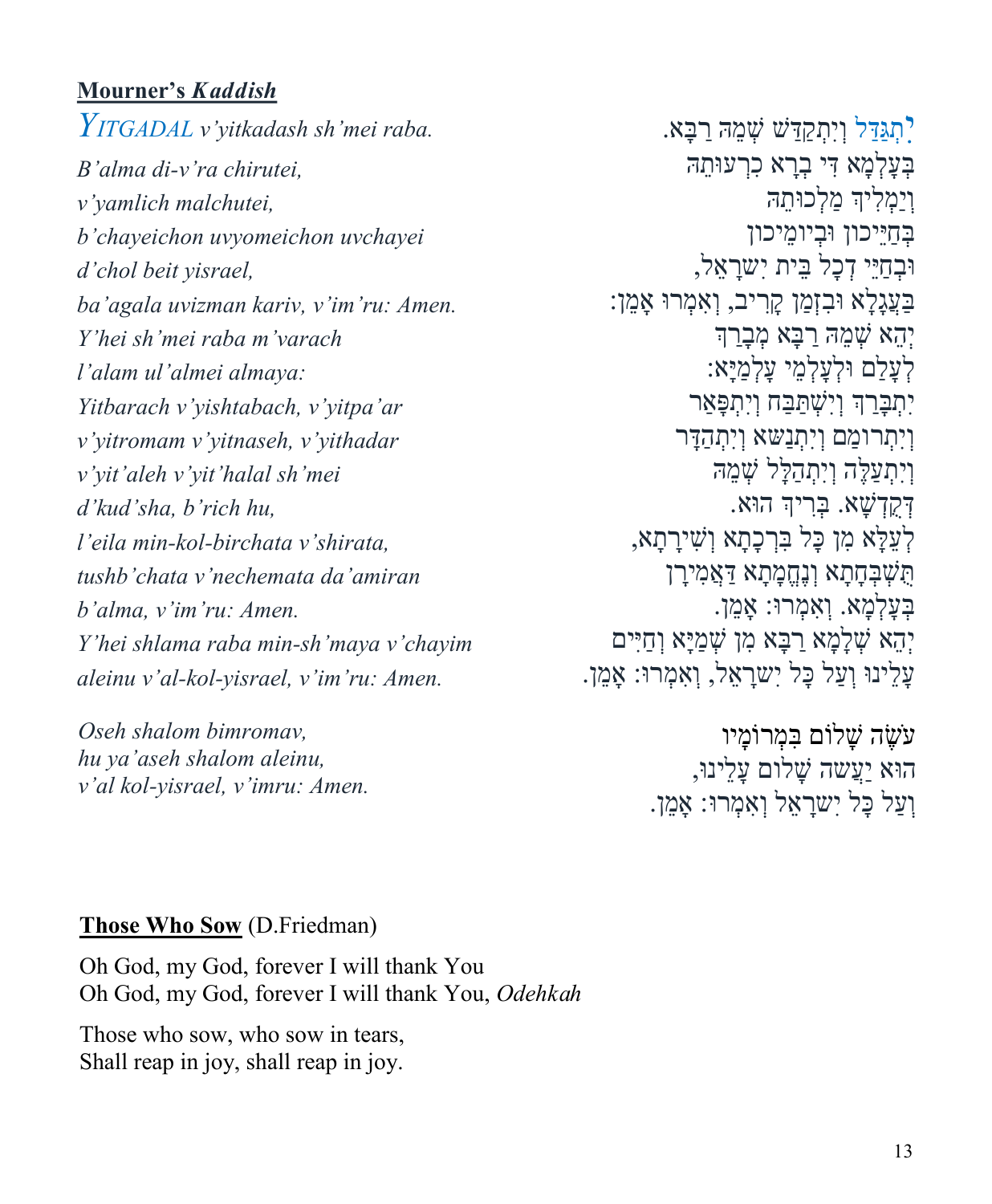*Adon Olam* (to the tune from *Hamilton*)

*ADON OLAM asher malach, b'terem kol y'tzir nivra. L'eit naasah v'cheftzo kol, azai Melech sh'mo nikra.*

אֲדוֹן עוֹלַם אֲשֶׁר מַלַּךְ, בְּטֶ ֵֽרֶ ם ּכָּל יְּצִיר נִבְּרָּ א. לִעַת נַעֲשׂה בְחֶפְּצוֹ כֹּל, אֲזַי מֶ ֵֽלְֶך שְּמֹו נִקְּרָּ א.

YOU ARE OUT ETERNAL GOD who reigned before any being had been created; when all was done according to Your will, then You were called Ruler.

| V'achrei kichlot hakol,                                   | ַ וְאֲחֲרֵי כְּכְלוֹת הַכֹּל, |
|-----------------------------------------------------------|-------------------------------|
| l'vado yimloch nora.                                      | לְבַדוֹ יִמְלוֹךְ נוֹרֵא. ו   |
| V'hu hayah, v'hu hoveh,<br><i>v'hu yih'yeh b'tifarah.</i> | ़הוּא הָיַה, וְהוּא הֹוֵה,    |
|                                                           | וְהוּא יְהָיֶה, בְּתִפְאֲרָה. |

And after all ceases to be, You alone will rule in majesty. You have been, are yet, and will be in glory.

*V'hu echad v'ein sheini, l'hasmshil lo l'hachbirah. B'li reishit b'li tachlit, v'lo haoz v'hamisrah.* וְּהּוא אֶחָּד וְּאֵין שֵנִי, לְּהַמְּשִיל לֹו לְּהַחְּבִ ֵֽירָּ ה. בְּלִי רֵ אשִית בְּלִי תַכְּלִית, וְלֹוֹ הָעֹז וִהְמֵשְׂרָה.

And You are the One; none other can compare to or consort with You. You are without beginning, without end. To You belong power and dominion.

*V'hu Eli v'chai go-ali, v'tzur chevli b'eit tzarah. V'hu nisi umanos li m'nat kosi b'yom ekra.* וְּהּוא אֵלִי וְּחַי ג ֹאֲלִי, וְצוּר חֶבְלִי בְּעַת צַרֲה. וְּהּוא נִסִי ּומָּנֹוס לִי, מְּנָּת ּכֹוסִי בְּיֹום אֶקְּרָּ א.

And You are my God, my living Redeemer, my Rock in times of trouble and distress. You are my standard bearer and my refuge, my benefactor when I call on You.

*B'yado afkid ruchi, b'eit Ishan v'a-irah. V'im ruchi g'viyati, Adonai li v'lo ira.* בְּיָּדֹו ַאפְּקִיד רּוחִי, בְּעֵת אִישַן וְָּאעִ ֵֽירָּ ה. וְּעִם רּוחִי גְּוִיָּתִי, יְּיָּ לִי וְֹּלא אִירָּ א.

Into Your hands I entrust my spirit, when I sleep and when I wake, and with my spirit my body also; Adonai is with me and I shall not fear.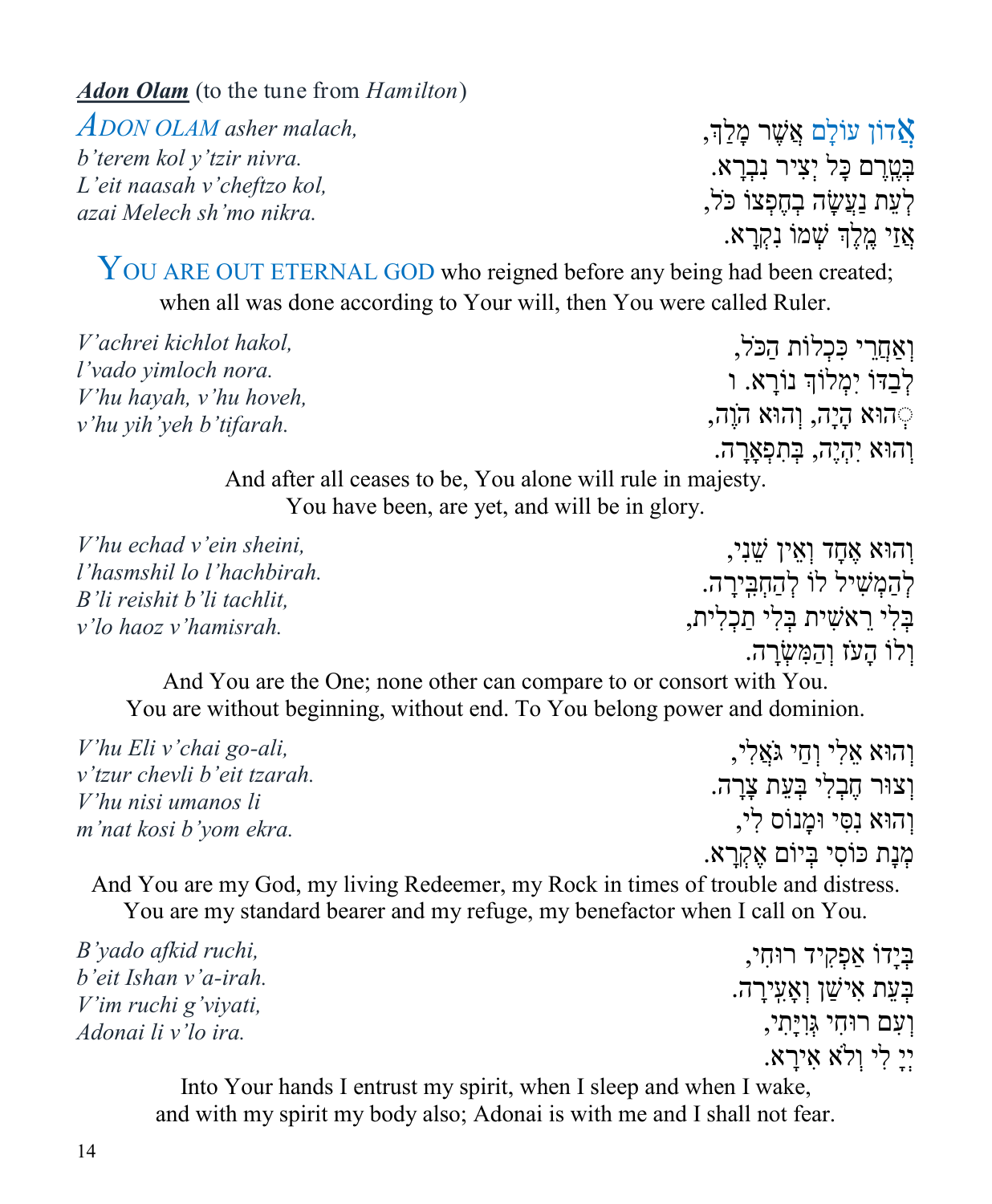#### **Celebrate** *Hanukkah* **with our Musical Artist-in-Residence, Isaac Zones**

- Friday, December 11: A musical presentation, "The Hope, Joy, and Spirit of *Hanukkah*," immediately following the *Shabbat* service
- Saturday, December 12: 10:00am Tot *Shabbat* with preschoolers, tots, babies, and their families
- Sunday, December 13: Special program for Berkman Mercaz Limud students

#### **Thank you to the Miles Jellinek Music Fund for sponsoring our Musical Artist-in-***Residence Weekend.*

#### **Anti-Racism Work Group**

#### **Tuesdays, December 15, 22 and Thursday, December 17 at 6:00pm**

In this season of our anti-racism work and action, we are reading and discussing *Caste: The Origins of Our Discontents* by Isabel Wilkerson; we will welcome as a speaker, Marra B. Gad, the author of our fall reading *The Color of Love: A Story of a Mixed Race Jewish Girl;* we will learn from *[POWER](https://powerinterfaith.org/)* organizers about ways to advocate for economic dignity, education, and justice reform. New participants may sign up for the Anti-Racism Work Group at clergyoffice@rodephshalom.org.

#### **Breaking Bread on Broad and pRiSm Toy/Book Drive**

In this season of light, let's bring some joy, hope, and inspiration to the children of Breaking Bread on Broad by giving them the gift of an educational toy or book. Please purchase one or more items from the [Amazon Wish List](http://r20.rs6.net/tn.jsp?f=0013bOWgWj2KtyQavkZbB7fQuV6i-xOyhQE9cjxTdO4p63noQDLOc4KrpuEZMtg_pVcKt78NRLf4qJjMy6TiF8vHl_ZVt_uGcFLfRMRqsQ28Nsr9sMDjZP98pNlBnzeOKNthF3yF7GOJ8k=&c=rGvVbkya6ePIOptoECYklO1XFURNMz114gqO5wHGIioX3Pc6yIvS6w==&ch=-teYWPOhRQ7gVLjI0z6kvz) no later than December 16. They will be delivered directly to RS. Each gift will be wrapped and handed out on December 23. For questions, contact [Ellen Poster.](mailto:ellenajme@aol.com)

#### **Adult Beginner Hebrew Class**

#### **Starts January 4, every Monday at 8:00 p.m. through the end of May**.

We are excited to once again, offer our Adult Beginner Hebrew Class, now on Zoom! We are fortunate to have Rebekah Robinson returning as our instructor. The cost will be dependent on the number of enrollees. Scholarship assistance will be available. If you are interested in signing up for this educational and enjoyable class, email [Mindy Harris.](mailto:mharris@rodephshalom.org)

#### **Volunteer "Tech Angels" Needed**

Be a *Tech Angel* and help run Zoom programs! As you know, our virtual load is growing exponentially as we endeavor to keep our community connected! Most events are one hour in length, and simply involve enabling "screen sharing" and "spotlighting" the leader or individual participants. We have morning, afternoon and evening opportunities! To sign up as a Tech Angel, email [Mindy Harris.](mailto:mharris@rodephshalom.org)